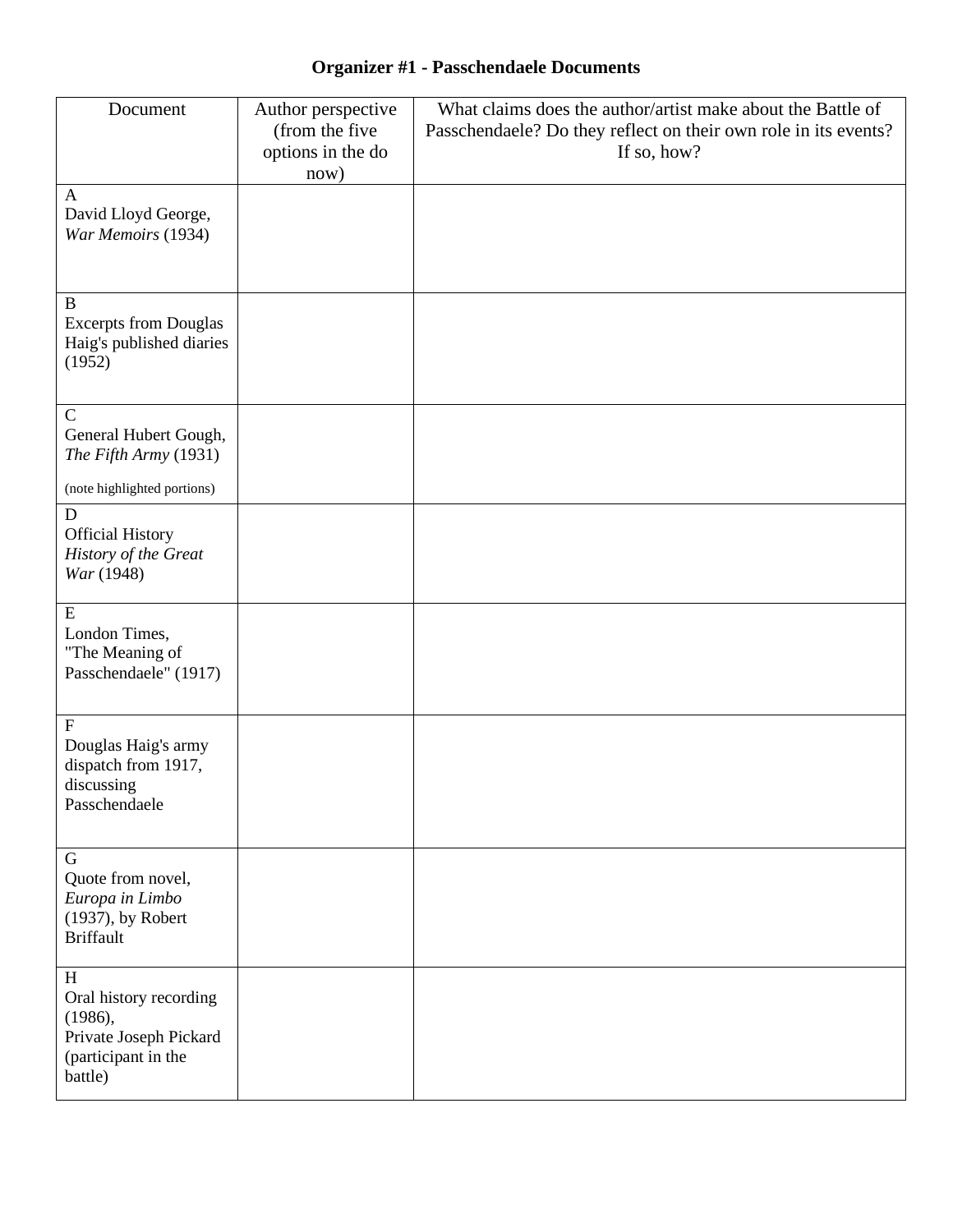| Edmund Blunden,<br>Third Ypres (poem,<br>published in 1922) |  |
|-------------------------------------------------------------|--|
| Paul Nash,<br>Void (painting, 1918)                         |  |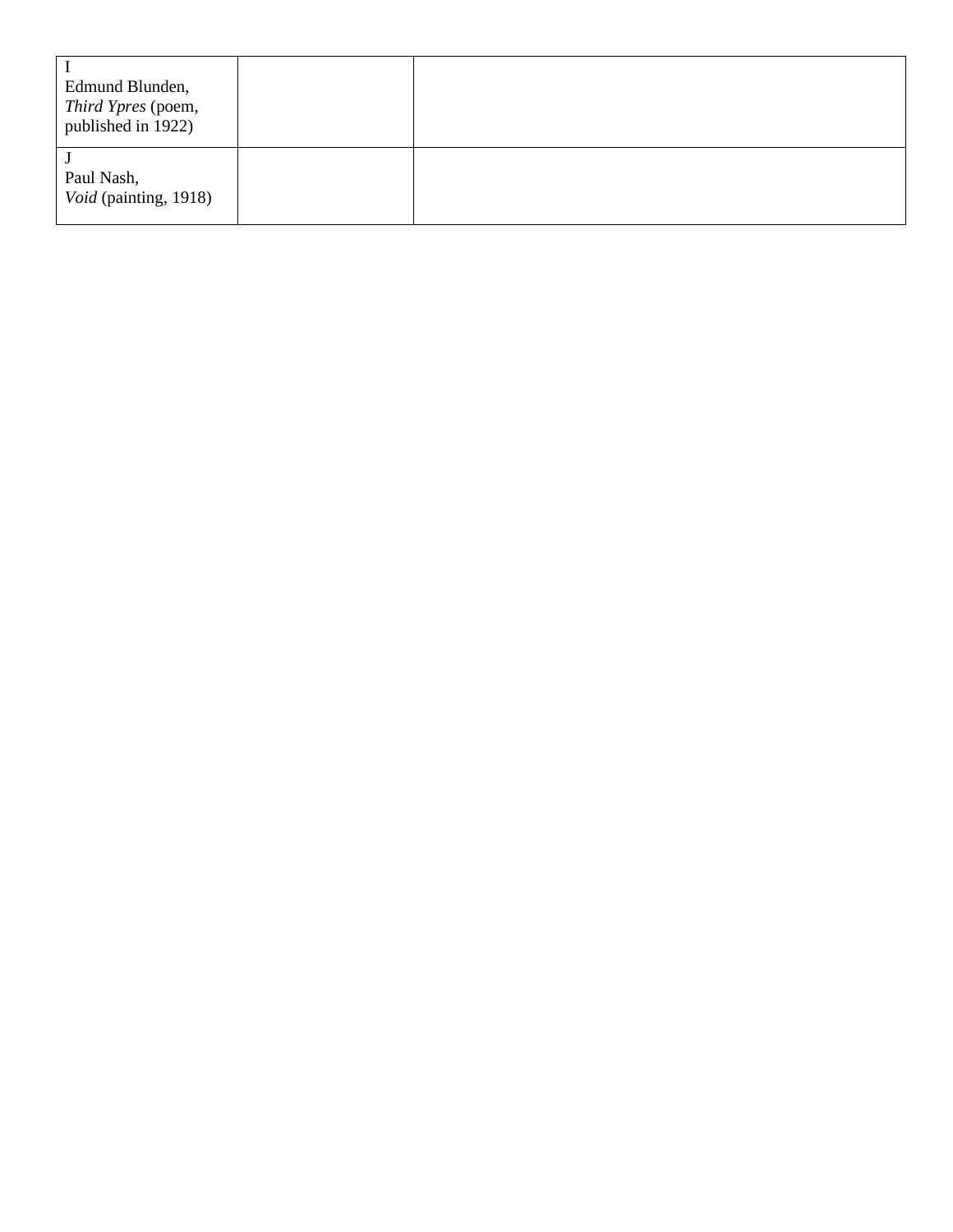## **Organizer #2 - Weighing My Argument**

Directions: Consider the ten sources that were reviewed previously. Assign each source to one of the two columns below and discuss whether each source portrays the battle as a success or as a failure. Each source should then be assigned a "weight" as to how useful it would be when writing the history of the battle. A weight of 3 suggests the most useful, a weight of 1 suggests the least. Explain the rating you assigned.

| Weighing My Argument                                                                     |                |                            |                |  |
|------------------------------------------------------------------------------------------|----------------|----------------------------|----------------|--|
| Passchendaele as a Success                                                               |                | Passchendaele as a Failure |                |  |
| Source                                                                                   | Weight $(1-3)$ | Source                     | Weight $(1-3)$ |  |
|                                                                                          |                |                            |                |  |
|                                                                                          |                |                            |                |  |
|                                                                                          |                |                            |                |  |
|                                                                                          |                |                            |                |  |
|                                                                                          |                |                            |                |  |
|                                                                                          |                |                            |                |  |
|                                                                                          |                |                            |                |  |
|                                                                                          |                |                            |                |  |
|                                                                                          |                |                            |                |  |
|                                                                                          |                |                            |                |  |
|                                                                                          |                |                            |                |  |
|                                                                                          |                |                            |                |  |
|                                                                                          |                |                            |                |  |
| Summary: Add up each side. Which is "heavier"? In your opinion, why did one side win out |                |                            |                |  |
| over the other? Of the ten sources, which were the most "useful" in terms of writing the |                |                            |                |  |
| history of the Battle of Passchendaele?                                                  |                |                            |                |  |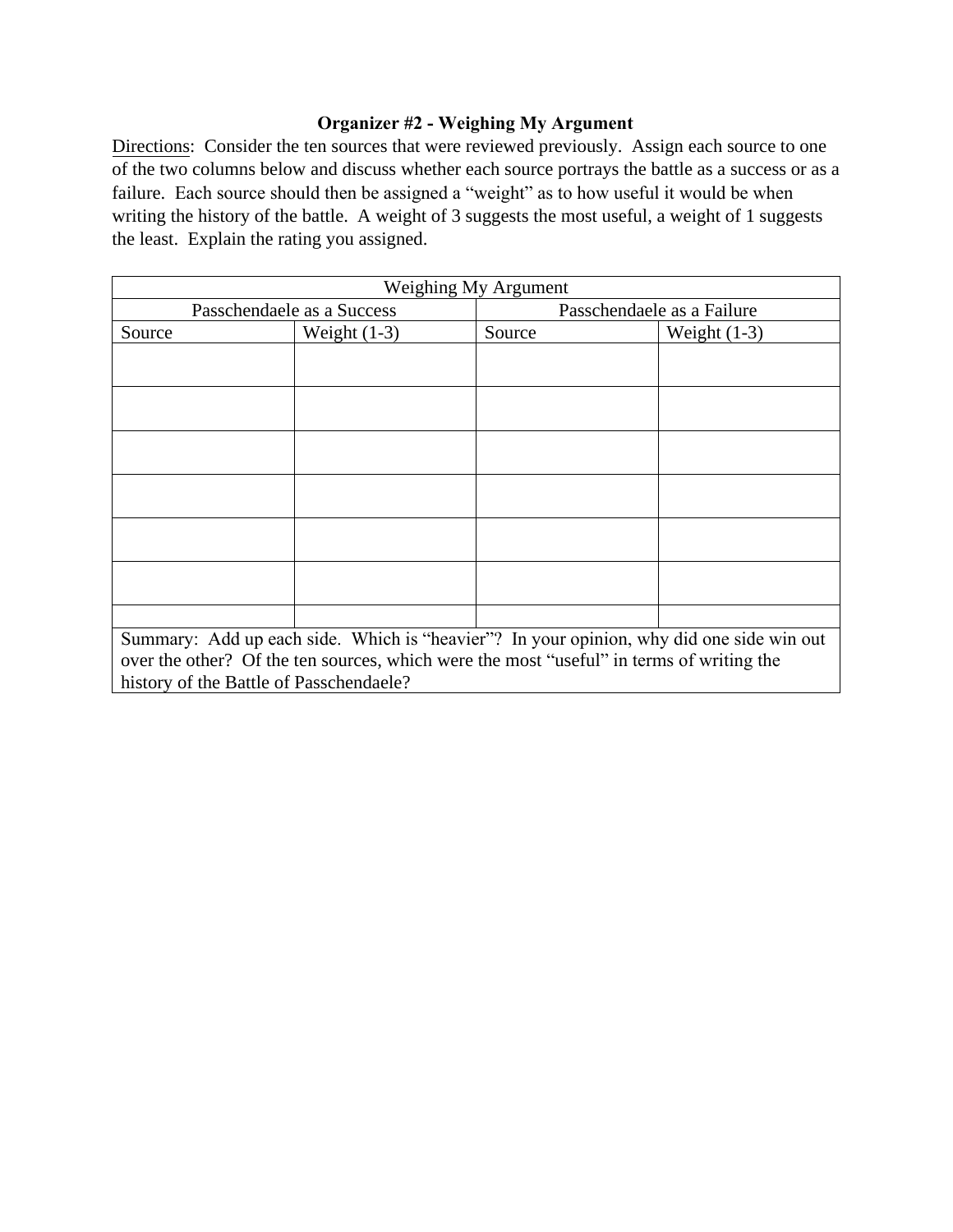| Evidence discussed in the article that can also be used in the lesson plan |                                                                                 |  |  |  |
|----------------------------------------------------------------------------|---------------------------------------------------------------------------------|--|--|--|
| Source/artifact                                                            | Description                                                                     |  |  |  |
| 1) David Lloyd George memoir                                               | This is an excerpt from David Lloyd                                             |  |  |  |
|                                                                            | George's memoirs published in 1934. He                                          |  |  |  |
|                                                                            | was prime minister from December 1916 to                                        |  |  |  |
|                                                                            | 1922.                                                                           |  |  |  |
| 2) Douglas Haig published diary                                            | Douglas Haig commanded the British Army                                         |  |  |  |
|                                                                            | in France from December 1915 to the end of                                      |  |  |  |
|                                                                            | the war. These quotes were taken from part                                      |  |  |  |
|                                                                            | of his diary that was published in 1952.                                        |  |  |  |
| 3) Hubert Gough memoir/history                                             | This is part history and part memoir written                                    |  |  |  |
|                                                                            | General Gough, who planned and led the first                                    |  |  |  |
|                                                                            | phase of the British offensive at                                               |  |  |  |
|                                                                            | Passchendaele. It was published in 1931.                                        |  |  |  |
| 4) Excerpt from the British Official History                               | The <i>Official History</i> was a multivolume                                   |  |  |  |
| of the Great War.                                                          | history of the war commissioned by the                                          |  |  |  |
|                                                                            | British government written using documents                                      |  |  |  |
|                                                                            | that were classified at the time. The excerpt                                   |  |  |  |
|                                                                            | is from the Passchendaele volume, published                                     |  |  |  |
|                                                                            | in 1948.                                                                        |  |  |  |
| 5) London Times editorial "The Meaning of                                  | This is a newspaper account after the last day                                  |  |  |  |
| Passchendaele", from November, 1917                                        | of the battle. From the London Times.                                           |  |  |  |
| 6) Army dispatch about the battle, from 1917                               | For each year of the war, the various British                                   |  |  |  |
|                                                                            | Army headquarters prepared summaries of                                         |  |  |  |
|                                                                            | their operations. These were printed in the                                     |  |  |  |
|                                                                            | London Gazette during the war and were also                                     |  |  |  |
| 7) Excerpt from a novel about the battle                                   | published in book form 1919.                                                    |  |  |  |
| (Europa in Limbo)                                                          | An excerpt from one of the many novels<br>published about WWI in the 1930s. The |  |  |  |
|                                                                            | author was a medical officer during the war.                                    |  |  |  |
|                                                                            | It was published in 1937.                                                       |  |  |  |
| 8) Oral history interview of battle participant,                           | The Imperial War Museum in London has                                           |  |  |  |
| recorded 1986                                                              | collected oral histories of veterans who                                        |  |  |  |
|                                                                            | fought in WWI. This is part of an interview                                     |  |  |  |
|                                                                            | with a soldier who fought at Passchendaele                                      |  |  |  |
|                                                                            | that was recorded in 1986.                                                      |  |  |  |
| 9) Poem, Third Ypres by Edmund Blunden                                     | Edmund Blunden fought at Passchendaele                                          |  |  |  |
|                                                                            | and would become a famous poet and                                              |  |  |  |
|                                                                            | academic after the war. This is part of his                                     |  |  |  |
|                                                                            | poem "Third Ypres" first published in 1922.                                     |  |  |  |
| 10) Painting, <i>Void</i> by Paul Nash                                     | Paul Nash was an official war artist,                                           |  |  |  |
|                                                                            | commissioned by the British Army to have                                        |  |  |  |
|                                                                            | access to the front lines. This painting                                        |  |  |  |
|                                                                            | depicts the battlefield at Passchendaele and                                    |  |  |  |
|                                                                            | dates to the year 1918.                                                         |  |  |  |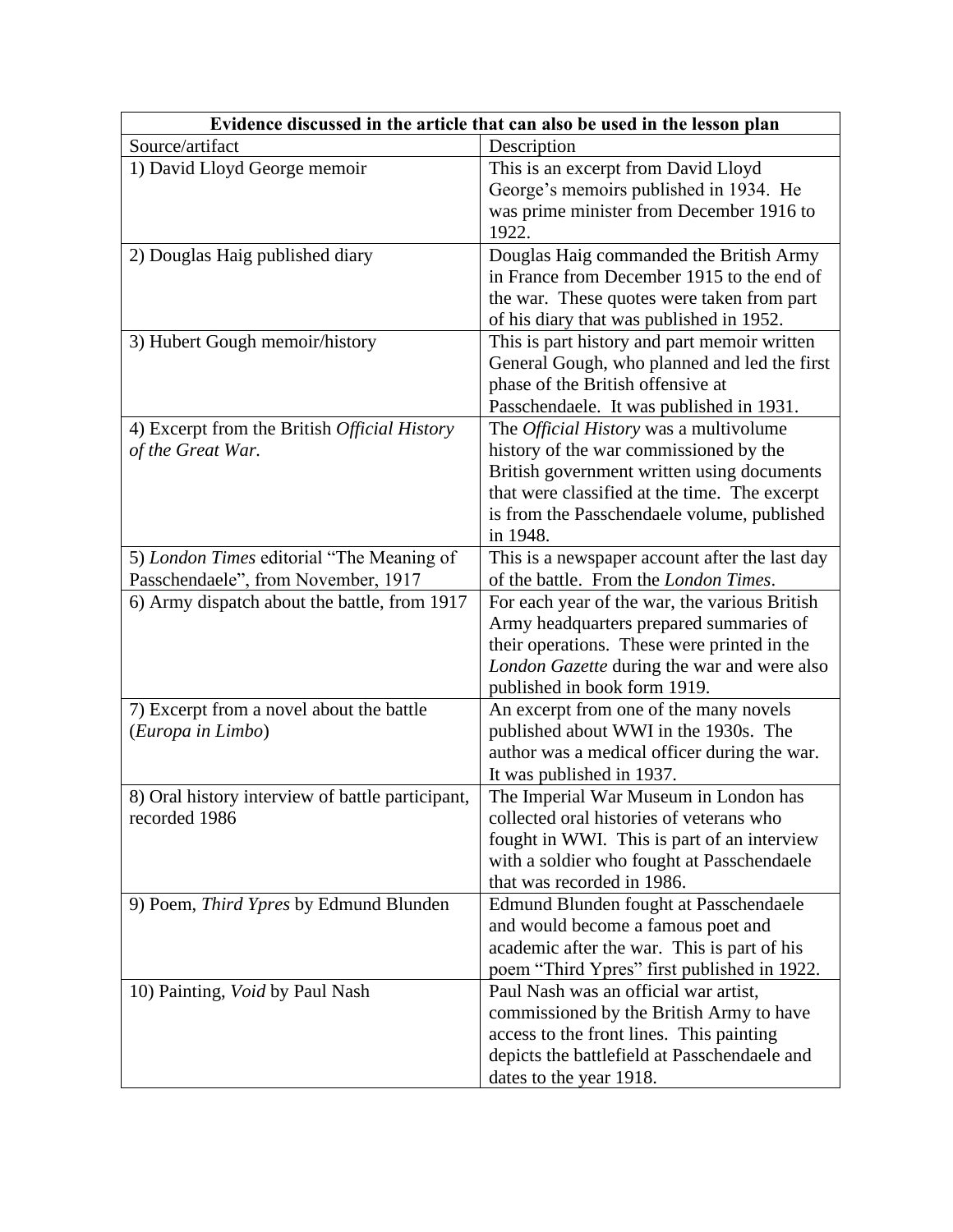### **Source #1 – David Lloyd George memoir (1934)**

p. 2115 - I have carefully examined all the available documents in order to track down the originator of this muddy and muddleheaded venture (*Passchendaele*). The minutes and the memoranda which I shall quote later on will clearly show that I resisted to the very last the whole project before it ever commenced and confidently predicted its failure, giving reasons for my predicition. After its failure was beyond reasonable doubt I did my best to persuade the generals to break it (*the battle*) off. The only question therefore as to my individual responsibility is concerned is whether the initiation of this reckless enterprise can be laid at the door of the Asquith government of which I was a member.

p. 2185 – Lord Milner, Mr. Bonar Law and I thought the project (*Passchendaele*) a mistake, when Britain, with practically the only unshaken army was holding the pass until the Americans arrived; that it had none of the elements of success, that it would be very costly and that it therefore ought to be discouraged. Mr. Bonar Law did not, however, think we were entitled to overrule the military and naval authorities on the question of strategy. Lord Milner and I also hesitated to go that length…and on the question of accepting the responsibility of vetoing the operation we would have no support in the cabinet.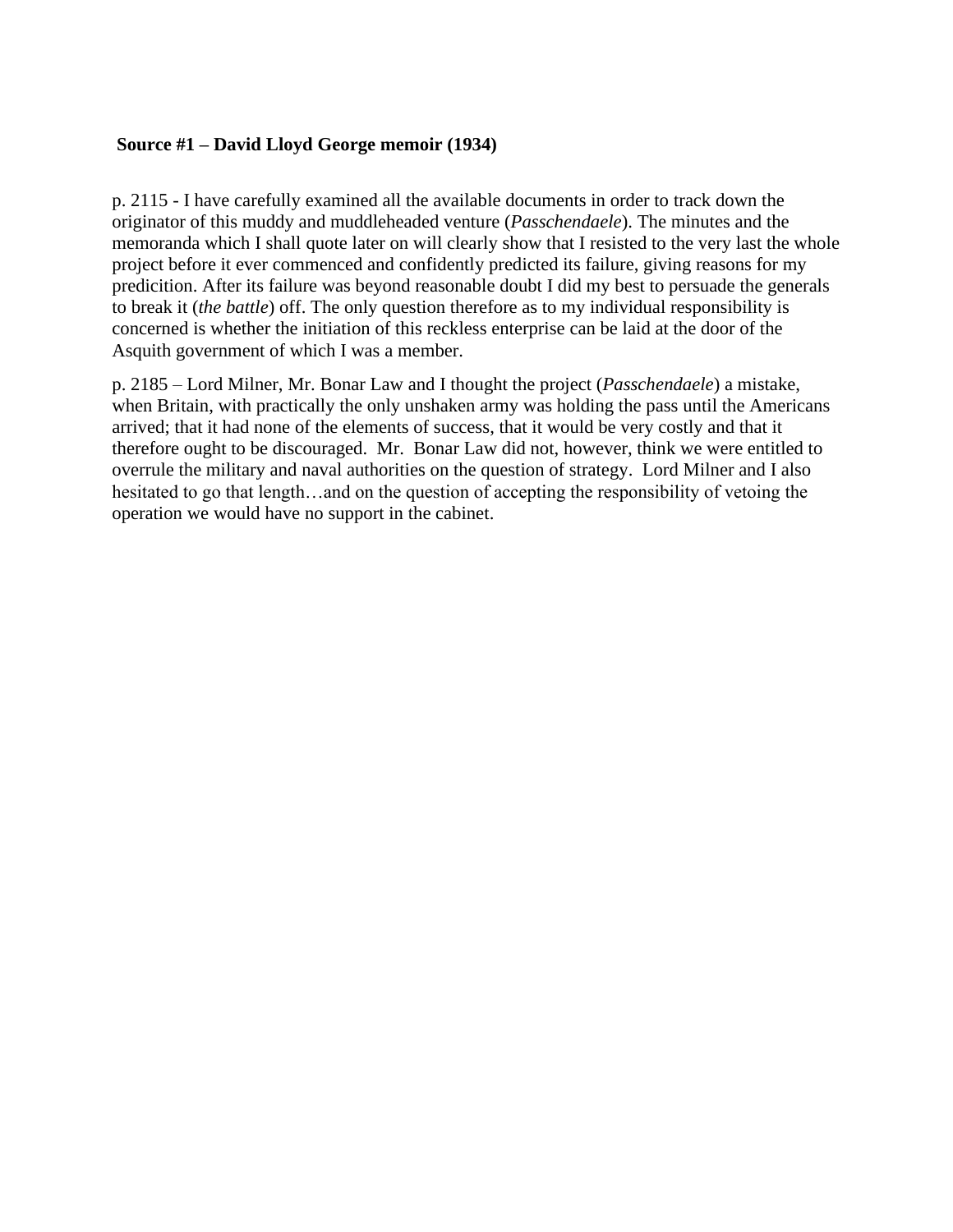p. 240 (Tuesday, June 19, 1917) - The prime minister seemed to believe the decisive moment of the war would be 1918. Until then we ought to husband our forces and do little or nothing, except support Italy. I strongly asserted that German was nearer her end than they seemed to think, that now was the favorable moment for pressing her and that everything possible should be done to take advantage of it by concentrating on the Western Front all available resources. I stated that Germany was within six months of the total exhaustion of her available manpower, if the fighting continues at its present intensity.

p. 246 (Saturday, July 21, 1917) - In my opinion it would be the act of a lunatic to detach troops from France to any theater at this stage. Such a proceeding might well lose the war. Even if my attacks to do not gain ground as I hope and expect, we ought still to persevere in attacking the Germans in France. Only by this means can we win.

P. 250 (Tuesday, July 31, 1917) – As regards future operations, I told Gough to continue to carry out the original plan, to consolidate the ground gained, and to improve his position as he may deem necessary for facilitating the next advance; the next advance will be made as soon as possible, but only after adequate bombardment and after dominating the hostile artillery.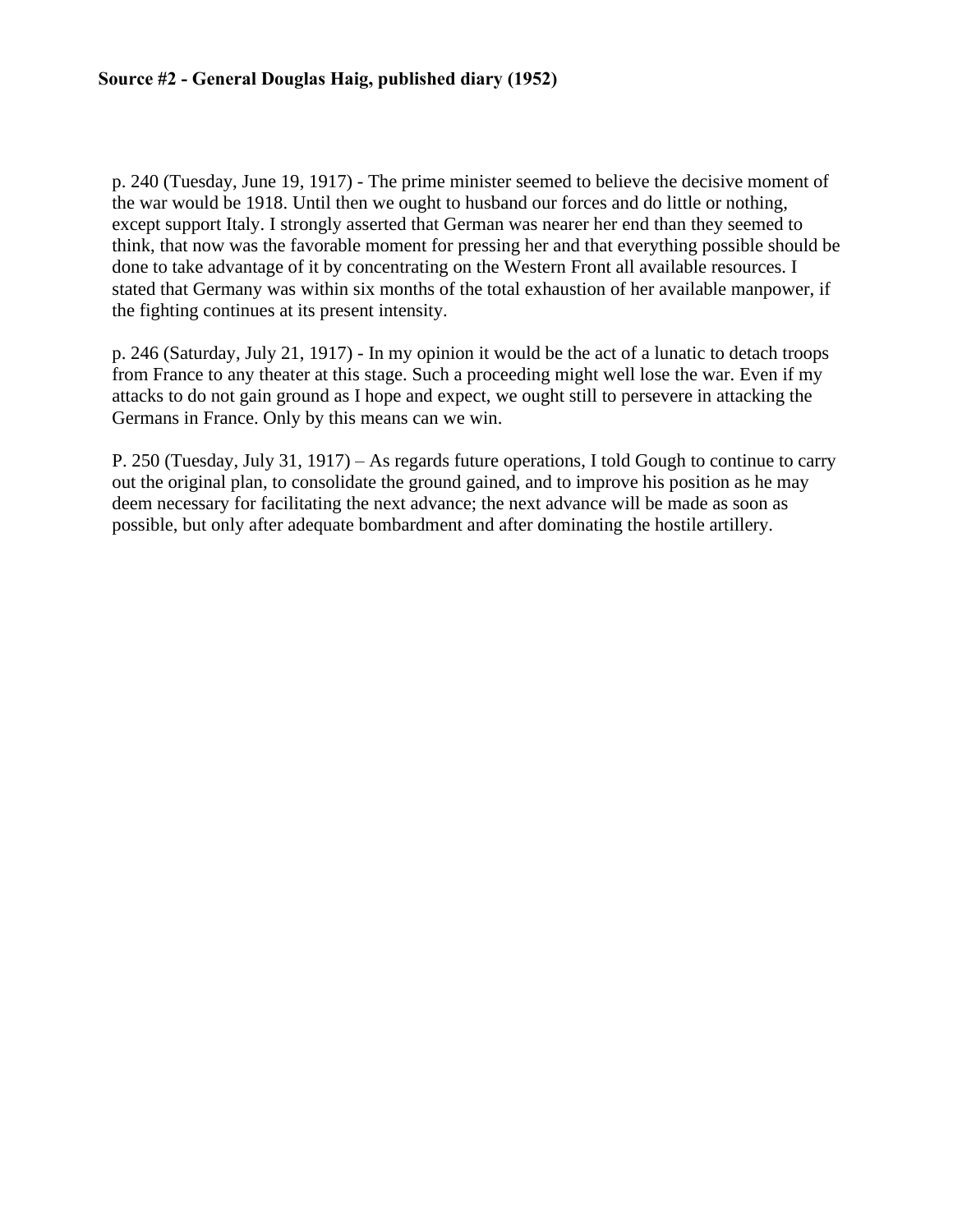### **Source #3, General Hubert Gough memoir/history (1931)**

p. 205 – In consequence I informed the Commander-in Chief that tactical success was not possible, or would be too costly, under such conditions, and advised that the attack should now be abandoned. I had many talks with Haig during these days and repeated this opinion frequently, but he told me the attack must be continued.

p. 219 - Controversy over these battles of 1917 will continue for generations, until the passing of time has made possible a clear and unbiased judgment. The course of this story may, however, reveal some new aspects to those critics who have tried to place the 'odium' of Passchendaele on Haig – and for that matter, on me! But these battles were not fought on my initiative, nor was I responsible for their continuance.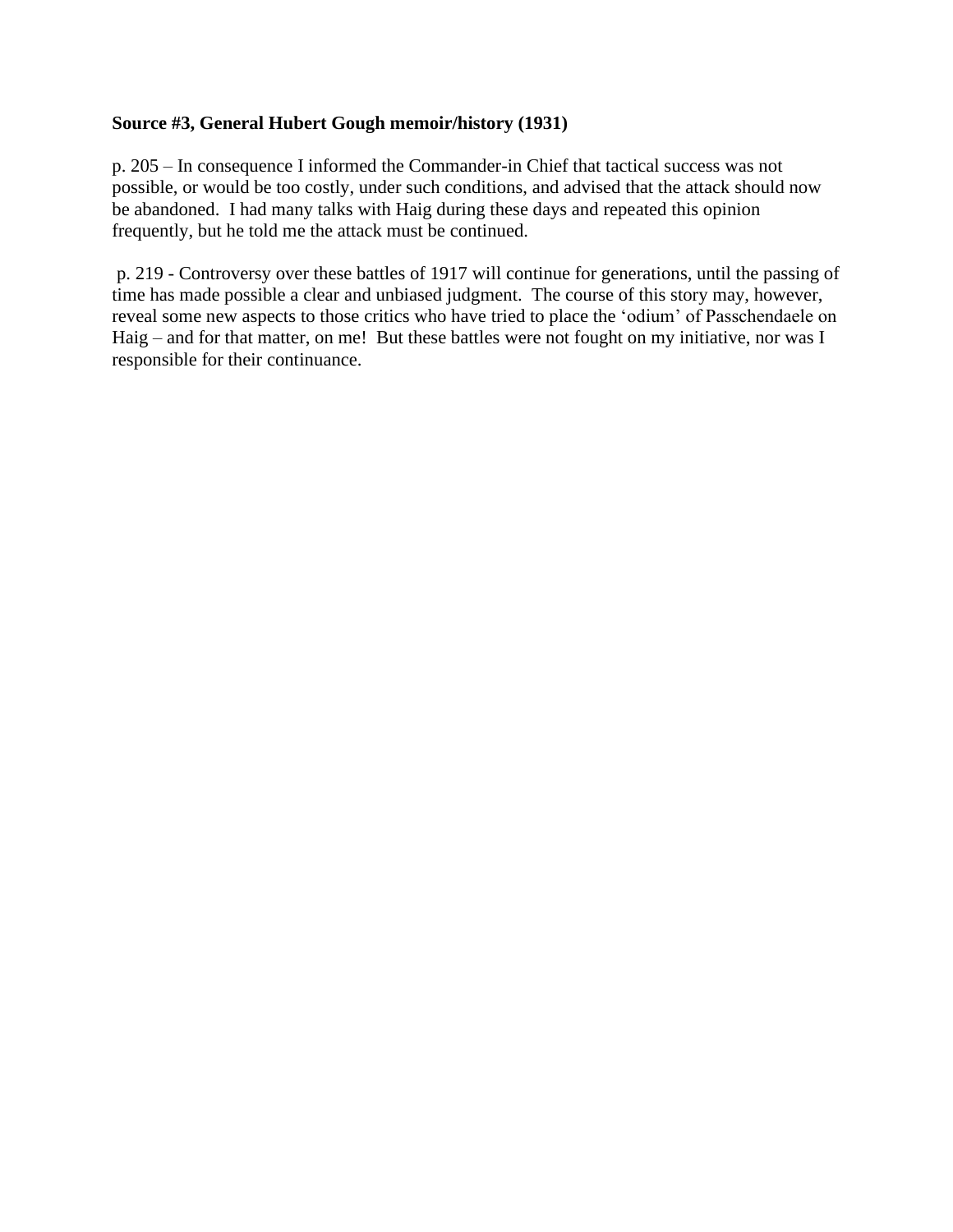## **Source #4 – Excerpt from the British** *Official History of the Great War* **(1948)**

p. 366 - No great victory had been won; but it resulted in the Allies being in possession of the Ypres Ridge to beyond Passchendaele, and had ensured the security of the French Armies whose front, in spite of their very serious internal troubles, was intact.

p. 367 - To achieve this gain of ground and to keep the German hosts on the Western Front fully employed, the British losses incurred had been heavy and the misery endured by the troops very great. Was what had been achieved worth the cost? Our allies and our foe have no doubt whatever about it. A theory has obtained circulation that had it not been for the exhaustion of the British Armies in the Passchendaele operations, the German onslaught of March 1918 would never have succeeded to the extent that it did. The Germans, however, take the oppositve view; they belive that complete success would have been theirs in the spring of 1918 had it not been for the exhaustion, practically the destruction, of their best divisions in Flanders.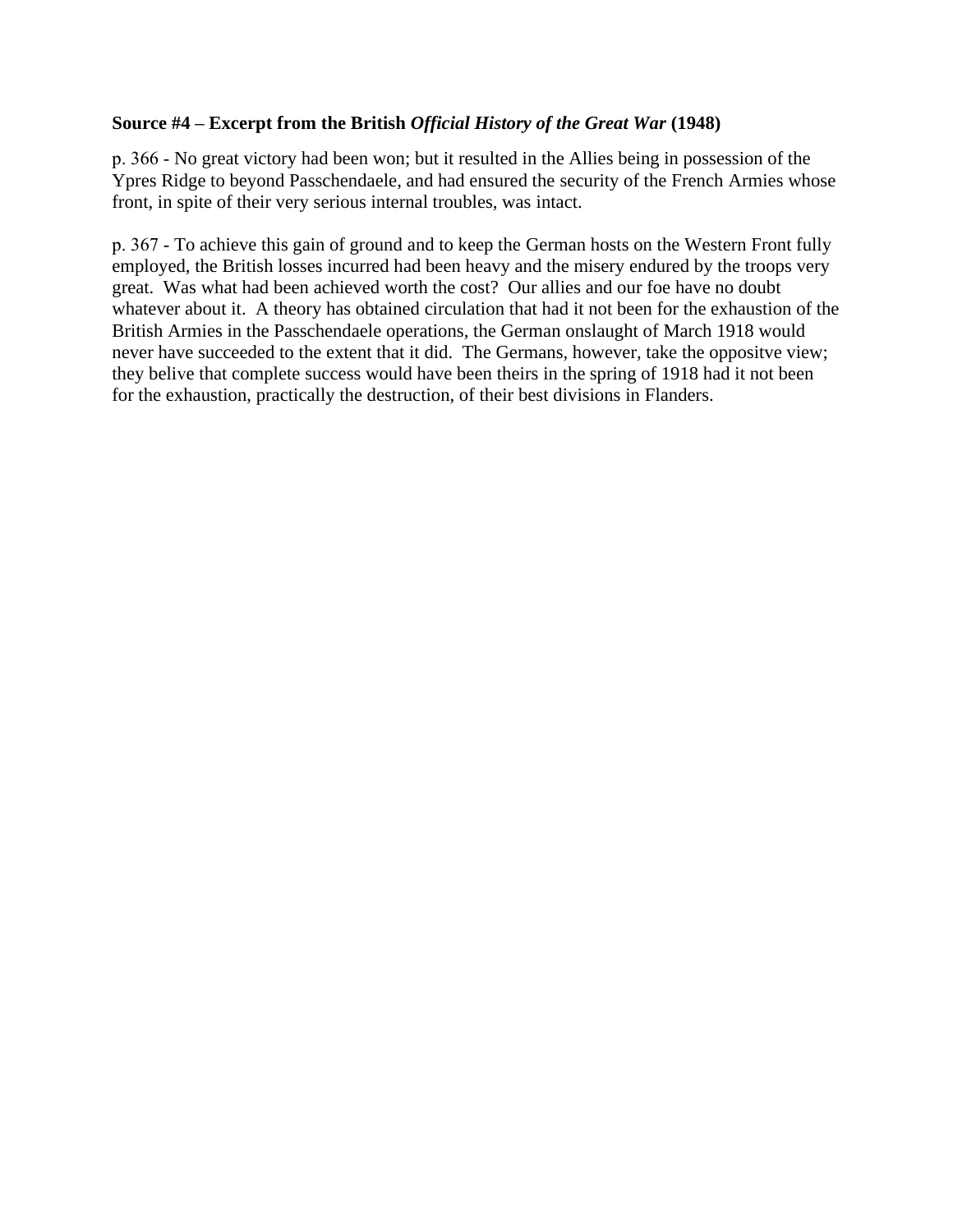#### **Source #5,** *London Times* **editorial, "The Meaning of Passchendaele" (November 8 th, 1917)**

As we have pointed out, the larger meaning of the protracted operations of the last three months is not sufficiently clear to the general public. Too much stress has been laid upon the necessarily limited objectives of the troops engaged in each attack, and the real purpose which lies behind them has often been obscured. The bulk of the weight and strength of our military resources is not being thrown into this local struggle merely for the possession of a few ridges, however important their capture may be. The ridges are the symbols or a much larger strategical conception and their capture is the first and probably by far the most difficult step. The worst of this work is over. That is at once the origin and justification of this great feat of British arms which, with the exception of a few minor operations, has now been carried to a triumphant completion. Whenever we choose, we should be able to utilize with infinitely greater profit the positions we hold today.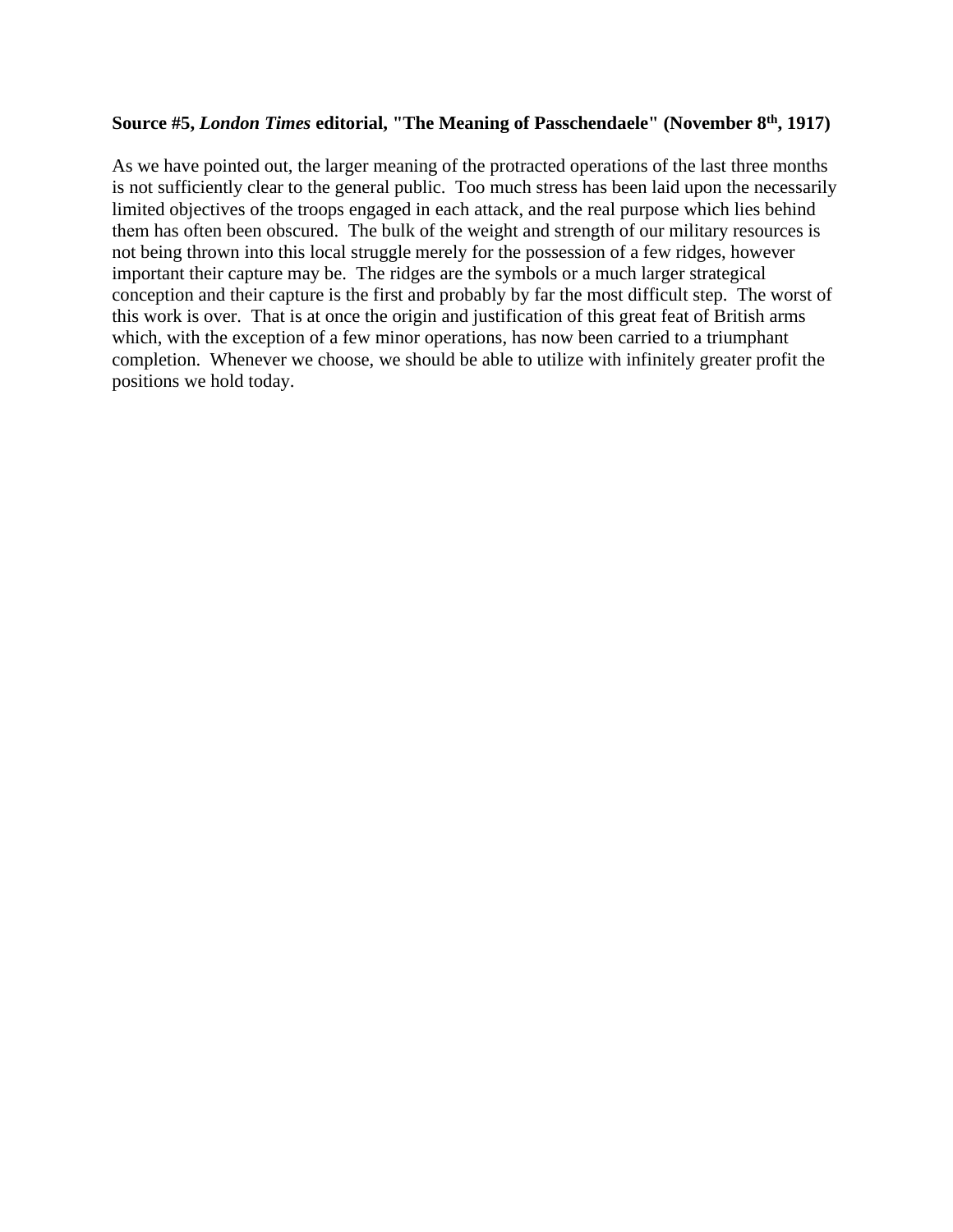#### GENERAL REVIEW

This offensive, maintained for three and a half months under the most adverse-conditions of weather, had entailed almost superhuman exertions on the part of the troops of all arms and services. The enemy had done his utmost to hold his ground, and in his endeavours to do so had used up no less than seventy-eight divisions, of which eighteen had been engaged a second or third time in the battle, after being withdrawn to rest and refit. Despite the magnitude of his efforts, it was the immense natural difficulties, accentuated manifold by the abnormally wet weather, rather than the enemy's resistance, which limited our progress.

What was actually accomplished under such adverse conditions is the most conclusive proof that, given a normally fine August, the capture of the whole ridge, within the space of a few weeks, was well within the power of the men who achieved so much. They advanced every time with absolute confidence in their power to overcome the enemy, even though they had sometimes to struggle through mud up to their waists to reach him. So long as they could reach him they did overcome him, but physical exhaustion placed narrow limits on the depth to which each advance could be pushed, and compelled long pauses between the advances. The full fruits of each success were consequently not always obtained.

Notwithstanding the many difficulties, much has been achieved. Our captures in Flanders since the commencement of operations at the end of July amount to 24,065 prisoners, 74 guns, 941 machine guns and 138 trench mortars. It is certain that the enemy's losses considerably exceeded ours. Most important of all, our new and hastily trained Armies have shown once again that they are capable of meeting and beating the enemy's best troops, under conditions which favoured his defence to a degree which required the greatest endurance, determination and heroism to overcome.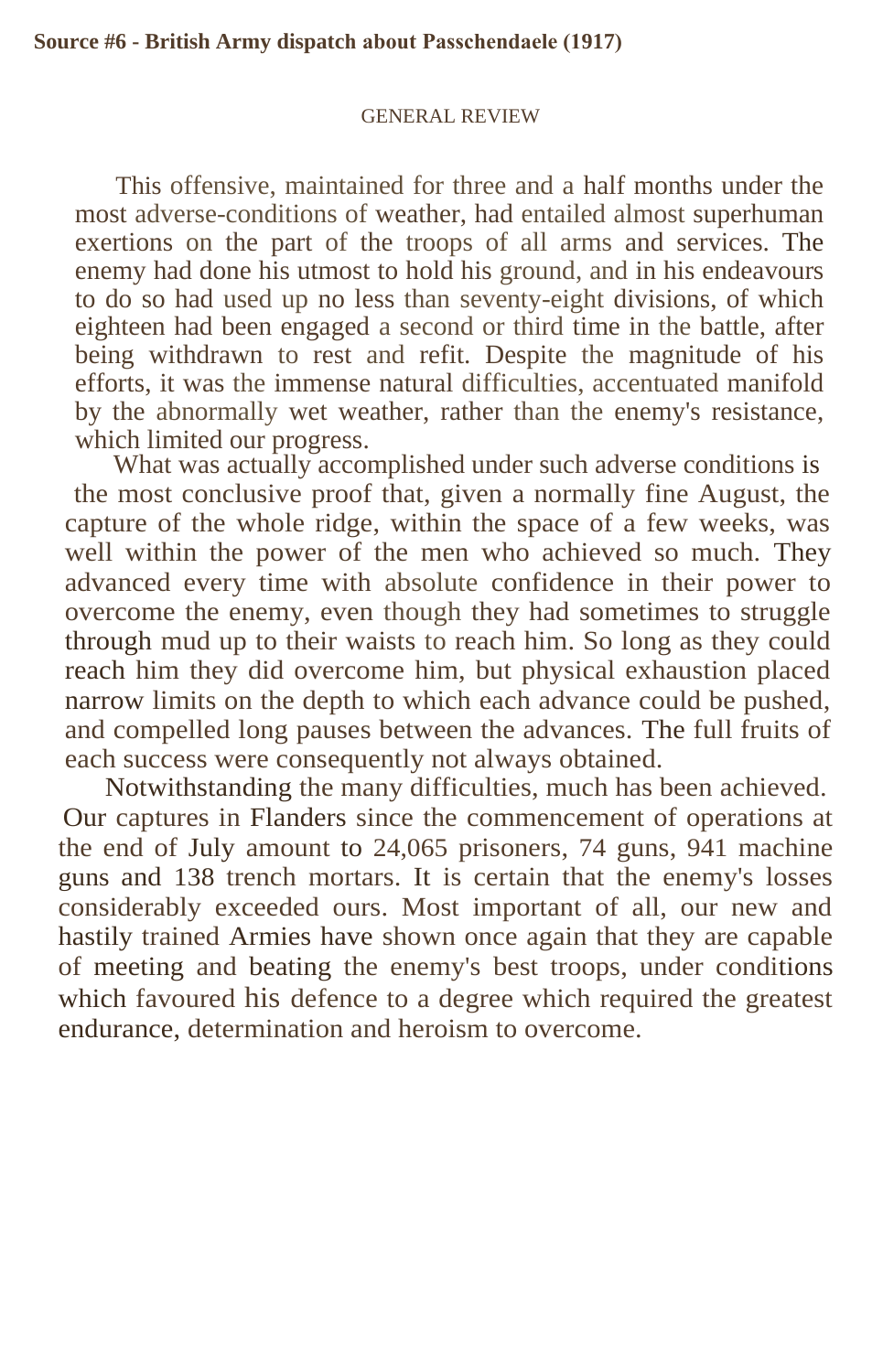## **Source #7– Novel,** *Europa in Limbo* **(by Robert Briffault, published in 1937)**

Never probably had human eye looked upon such a vastness of desolation. Over the whole prospect was not one leaf or blade. Mile after mile the earth stretched out black, foul, putrescent, like a sea of excrement Not a sign of animal and vegetable life; none of human life either, for it hid itself underground, and only the dirt-spouts thrown up by missiles of death, bursting like mephitic bubbles over the foulness, gave visible indication of its presence. But everywhere the detritus and garbage of the murderous madness. It was one vast scrap-heap. And, scattered over or sunk in the refuse and mud, were the rotting bodies of men, of horses and mules. Of such material was the barren waste that stretched as far as the eye could see.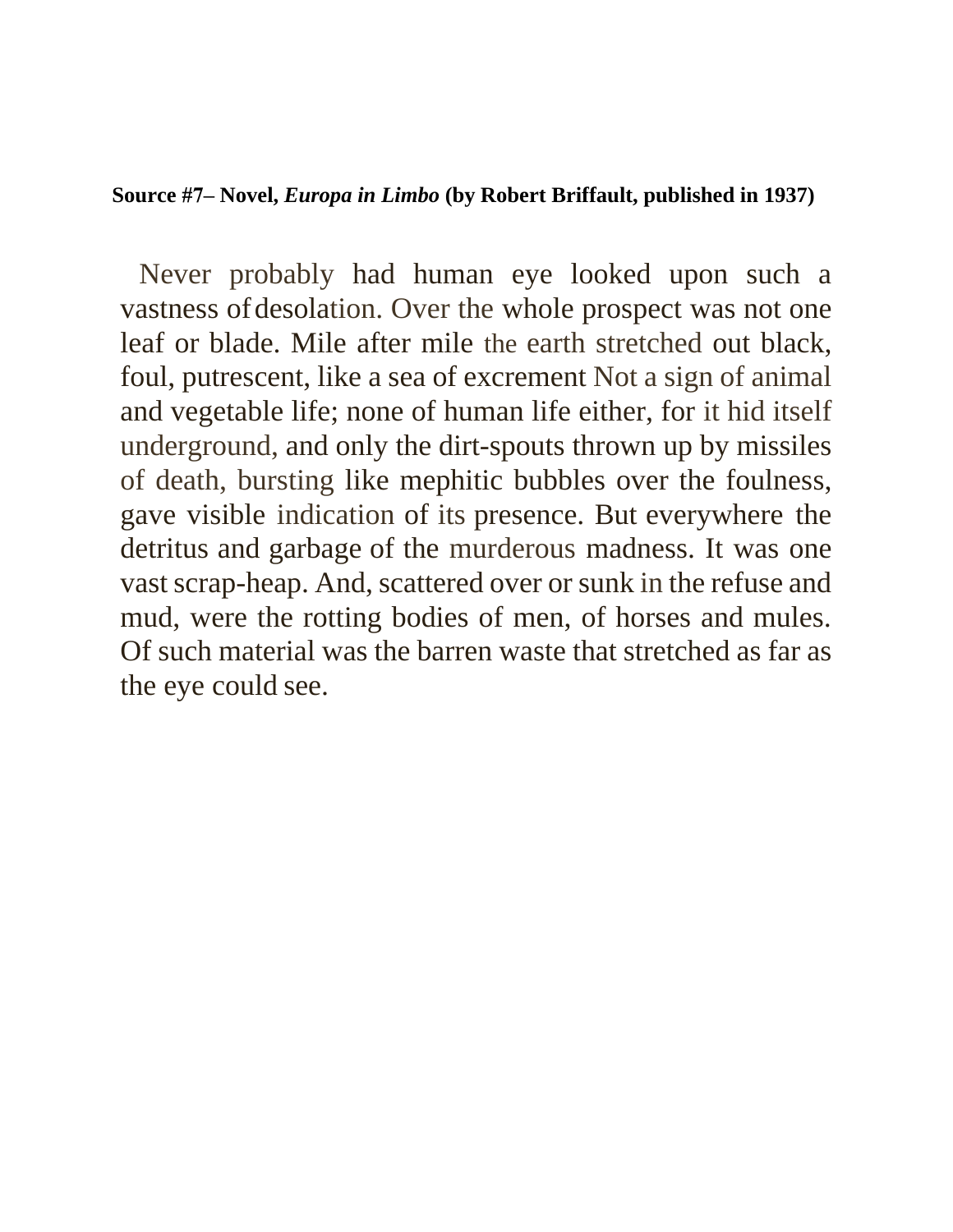## **Source #8 - Oral history interview of participant (Pvt. Joseph Pickard) in the battle, recorded in 1986.**

#### **What were the men and yourself doing in the final minutes before the attack? What would you do? Check your equipment or?**

You're just sitting on the edge of this shallows with your feet probably in the water or something like that, and when the whistle went and you went forward, it was a toss-up whether your legs would come or not. The ground was yellowy-green. You know what that stuff's like? Soft, like quicksand. I got one leg in there, and two fellows got a hold of me rifle like that and pulled us out with one leg [laughter]. The things that hit you, you never forget them like that.

#### **So you could hardly get-- you could hardly get forward for [crosstalk]--**

[We were?], plunging forward like that, you see. I mean, you couldn't walk, and there was a railway running along the side, and that railway ran to [inaudible]. [inaudible] ran along there, and Passchendaele was up there on the ridge and the [inaudible] was just at the bottom. [inaudible] was there. And the Passchendaele was just on a ridge, just across the [inaudible]. I think there was-- was it nine divisions when they were that day.

#### **So you were part of a mass attack. What could you see as you ran-- as you stumbled or [tripped?]-- got across no man's land?**

Well, I can't do-- there was nothing to be seen. You saw what you're struggling across in your mind and your thoughts were sort of-- on the ground you were traveling, you wanted to avoid the-- these places like quicksands and that sort of thing and you're standing on, standing on- there was a whole [roof of?] shells and God knows what [going?] on top of you, and there was machine guns whistling past your ear, whizzing by, God knows everything. [crosstalk].

#### **Was there a lot of casualties that you could see?**

Yeah. You see them dropping. I think we lost 13 out of 16 those guns that day, and the crews. There was about six men in a crew you know. We lost about 13 guns and crews out there.

#### **How far did you have to advance before you came to the German wire?**

I'd say, that's a matter of guesswork I suppose, as it was near enough to-- 100, 150 yards? 200 yards? Something like that. I couldn't [crosstalk]--

#### **What state was your battalion in and you in when you got to the wire?**

There was hardly anybody left. You see, you got there and you found you're no further forward. I mean it was like a stone-- worse than a stone wall.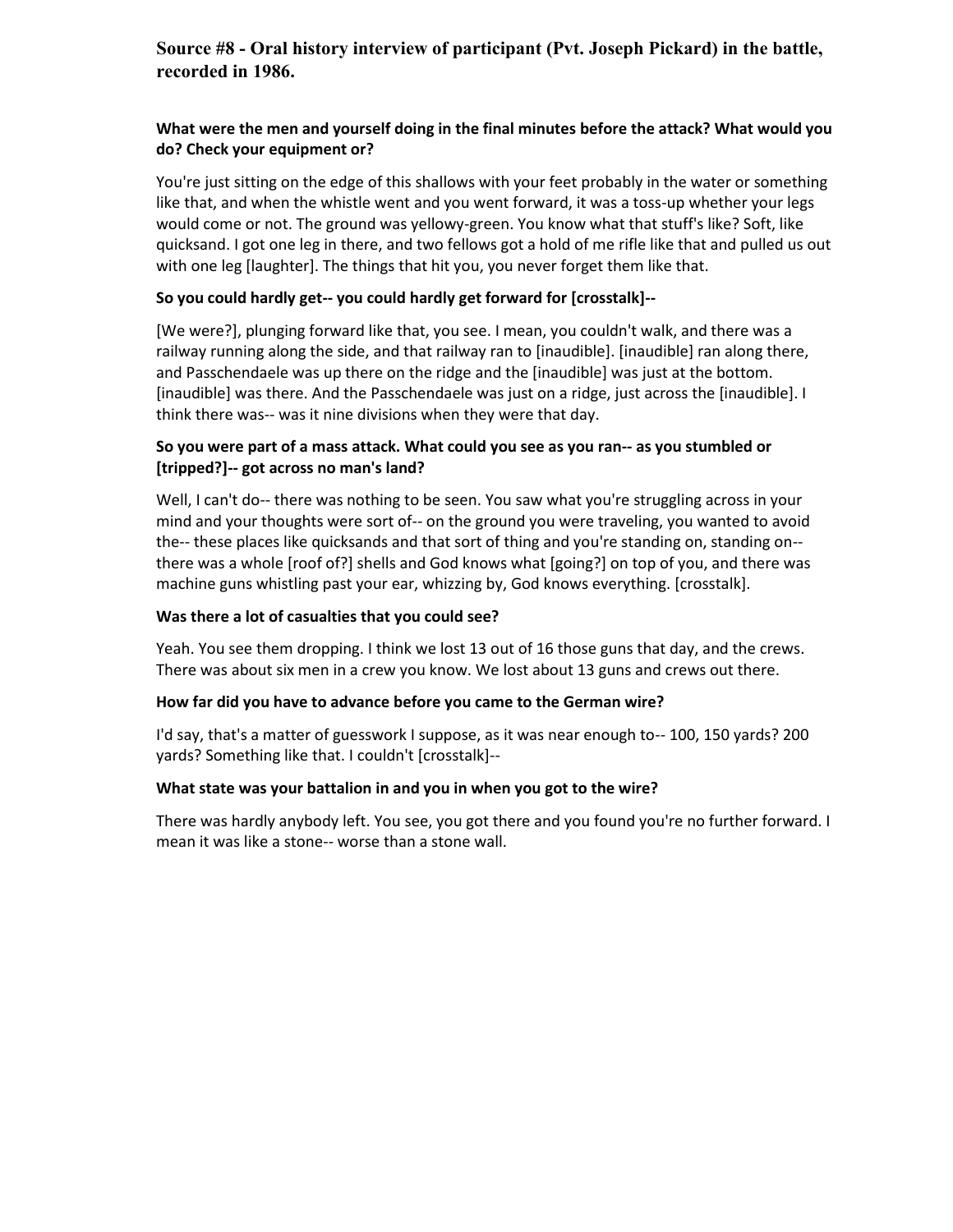## **Source #9 - Poem, excerpt from** *Third Ypres* **(by Edmund Blunden, published in 1922)**

The War would end, the Line was on the move, And at a bound the impassable was passed. We lay and waited with extravagant joy.

Now dulls the day and chills; comes there no word From those who swept through our new lines to flood The lines beyond? but little comes, and so Sure as a runner time himself's accosted. And the slow moments shake their heavy heads, And croak, "They're done, they'll none of them get through, They're done, they've all died on the entanglements, The wire stood up like an unplashed hedge and thorned With giant spikes-and there they've paid the bill."